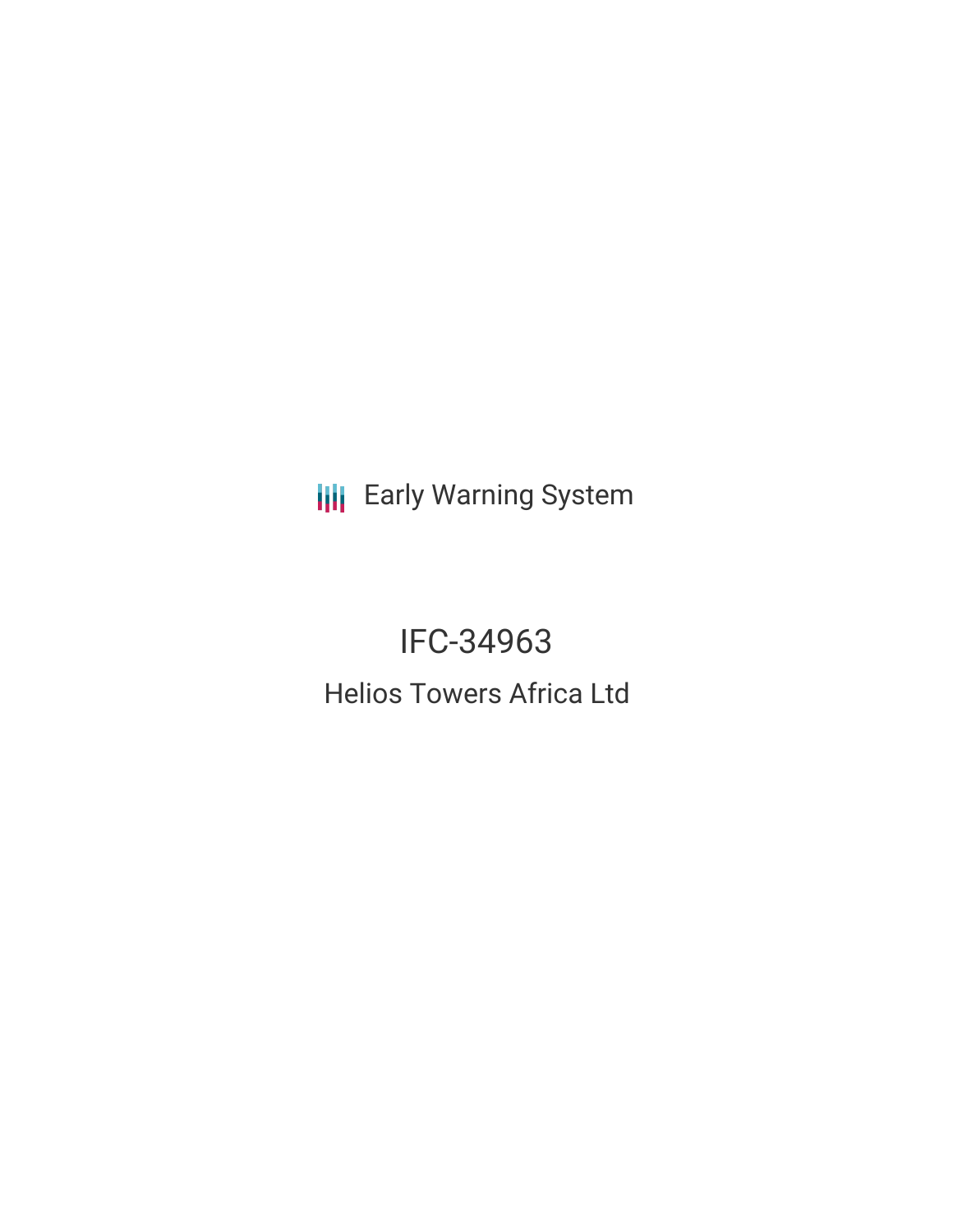

### **Quick Facts**

| <b>Financial Institutions</b>  | International Finance Corporation (IFC)               |
|--------------------------------|-------------------------------------------------------|
| <b>Status</b>                  | Active                                                |
| <b>Bank Risk Rating</b>        | B                                                     |
| <b>Voting Date</b>             | 2014-06-19                                            |
| <b>Borrower</b>                | <b>Helios Towers Africa Limited</b>                   |
| <b>Sectors</b>                 | Communications, Construction, Finance, Infrastructure |
| <b>Investment Type(s)</b>      | Equity                                                |
| <b>Investment Amount (USD)</b> | $$110.00$ million                                     |
| <b>Project Cost (USD)</b>      | \$450.00 million                                      |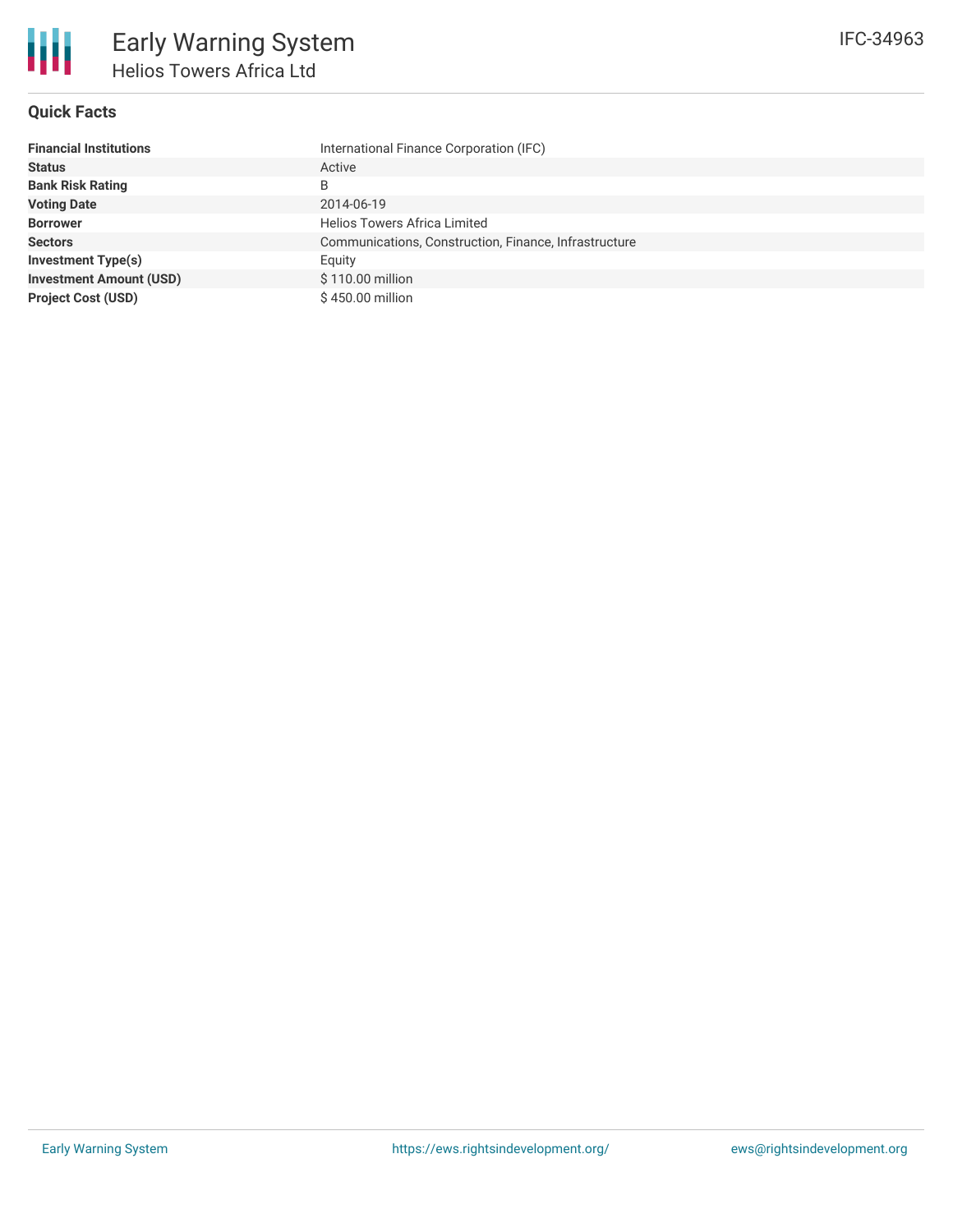

# **Project Description**

This project finances an equity investment in Helios Towers Africa Limited which acquires, builds and operates telecommunications towers in Sub-Saharan Africa (excluding Nigeria) in order to help further its expansion in existing and new markets in the region.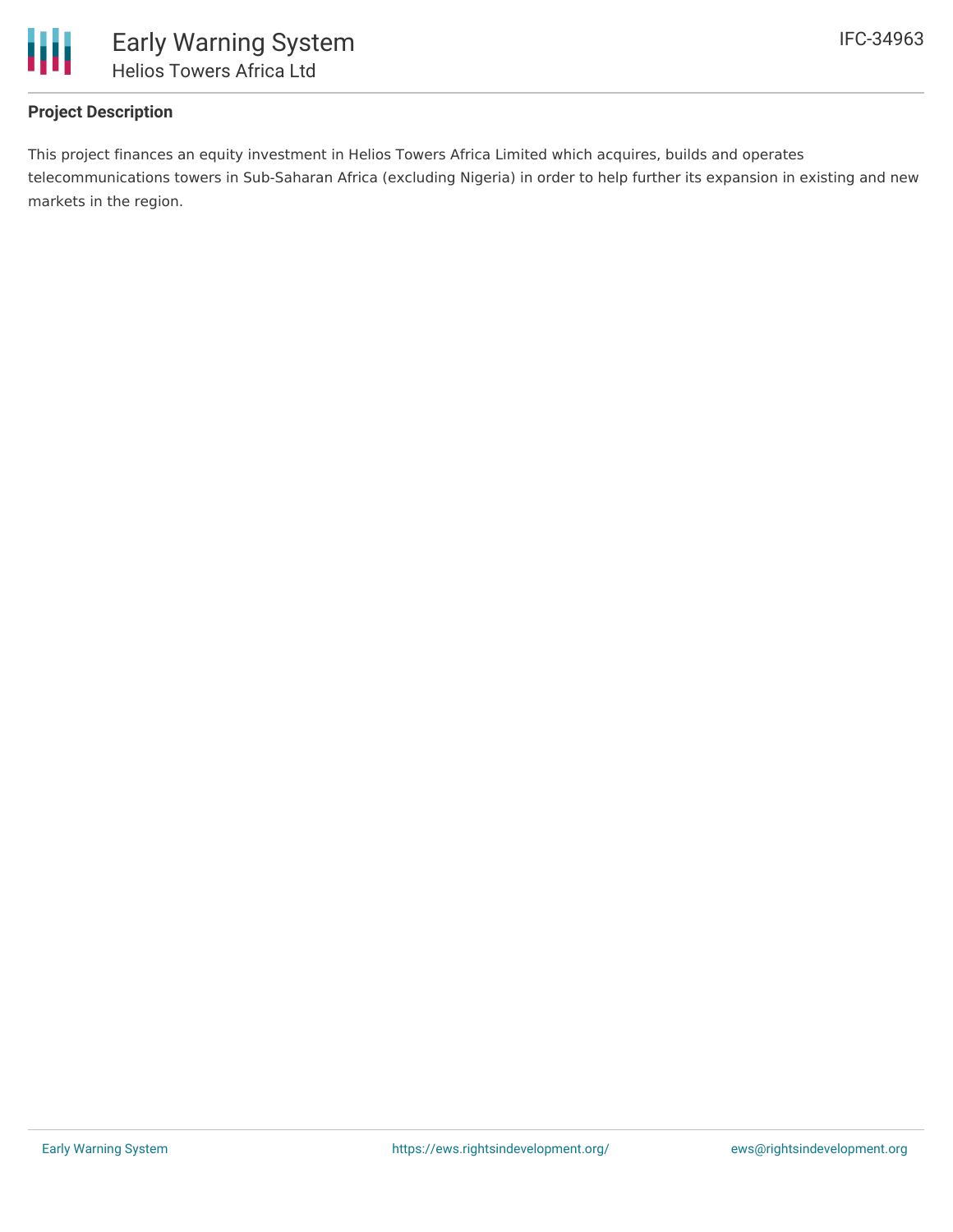### **Investment Description**

• International Finance Corporation (IFC)

IFC intends to provide up to US\$35 million in the form of equity for its own account. In addition, the IFC African, Latin American and Caribbean Fund, managed by the IFC Asset Management Company, is considering an up to US\$75 million equity investment in Helios Towers Africa Limited. Helios Towers Africa Limited is a Mauritian registered entity established to hold ownership interests in operating subsidiaries across Africa. The company's sponsors are Helios Investment Partners, Soros Fund Management, Rothschild Investment Trust, and Albright Capital Management. Helios Investment Partners is invested through its Helios Investors II L.P. fund in which IFC has also invested. Helios Investment Partners is a private equity investment firm that is focused on Sub-Saharan Africa. The firm was founded and is managed by African nationals, formerly Principals of Texas Pacific Group. Helios Investment Partner's investment approach combines private equity skills with handson operational involvement in portfolio companies.